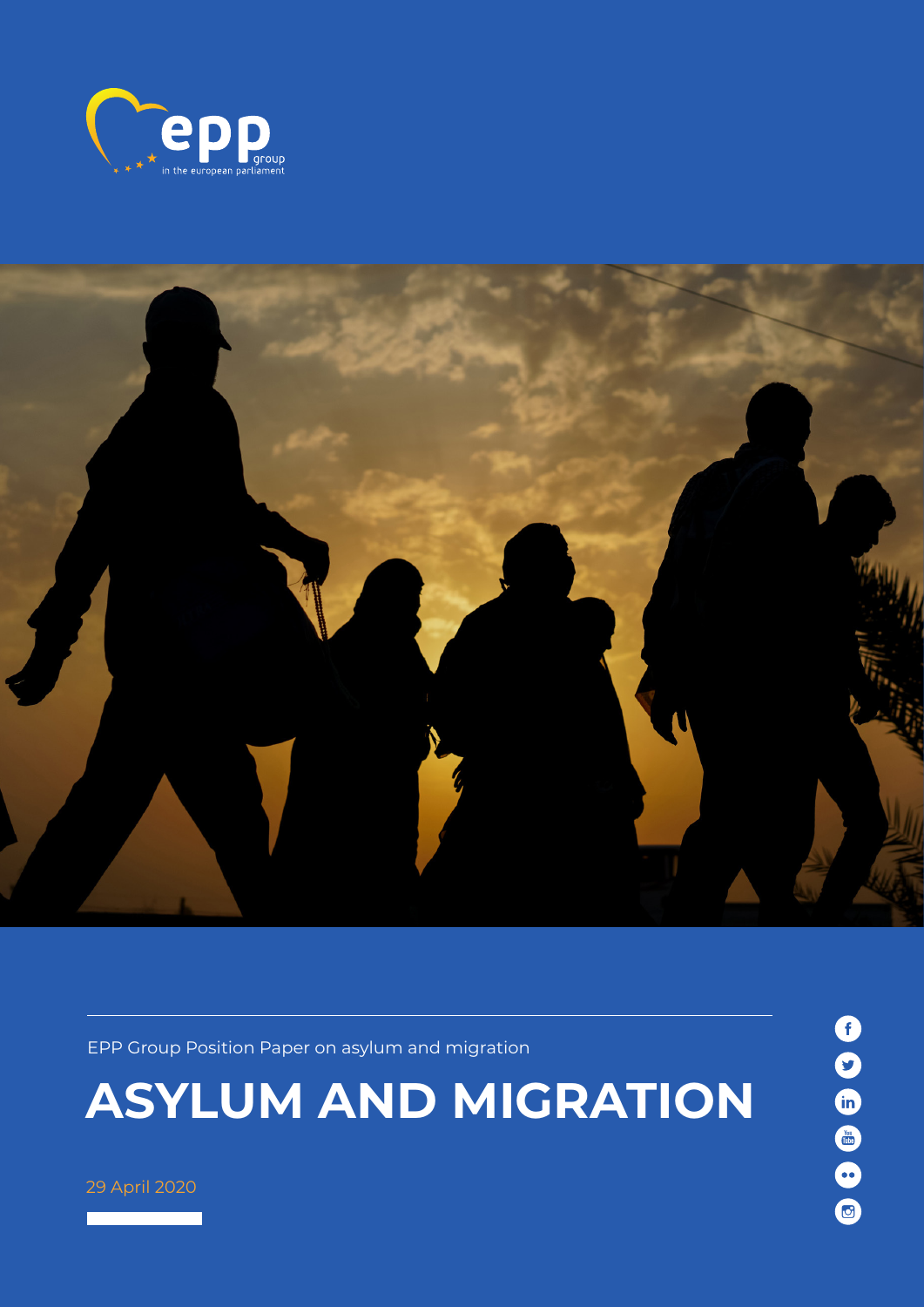#### **Introduction**

Mass migration is a global phenomenon. People move between and within continents driven by wars and conflict, fear, climate change, hunger and the hope of finding a better place to live.

Migration has been and will continue to be one of the defining, intergenerational challenges and opportunities for Europe. Underlying trends in economic development, demographic changes, globalisation in transport and communications, instability in neighbouring regions, all mean that people will continue to seek to come into the EU for refuge, for a better life or to follow their close family. It is therefore imperative that the European Union is proactive in finding a common European response to this challenge that balances different forms of meaningful solidarity and responsibility. It should update its legislative framework, including through the effective reform of the Common European Asylum System (CEAS), to meet this challenge with sustainable policies that comply with international conventions while maintaining the freedom of movement within the EU by upholding secure and effective external border controls. The Geneva Convention remains a cornerstone of refugee protection, but better compliance is essential. Furthermore, a thorough evaluation of its adequacy for the 21st century is necessary and can lead to a modernisation to ensure that it continues to offer a sustainable legal framework.

Five years ago, the European Union was confronted with an exceptional challenge when close to two million people arrived at its shores in the space of two years, fleeing from war, political oppression or poverty, or seeking a new life for economic reasons, often risking their lives in the hands of smugglers on their way to Europe. It quickly became clear that Member States could not address the challenge of migration alone and that it was common European solutions which should support effective practical measures implemented at national level. Faced with the largest flows of displaced people since the Second World War, it is vital that we act - collectively, determinedly and urgently.

Since then, a number of measures have been introduced to address the immediate challenge of the migration crisis aimed at putting in place all the important building blocks needed for a European approach to ensure strong borders, fair and swift procedures and a sustainable system able to anticipate problems.

While the migration pressures at the external borders of the EU have subsided in recent years, the current volatile situation at the border between Greece and Turkey may mark the beginning of a new migration crisis. The EU needs to be better prepared to handle a crisis and keep it under control despite the lack of cooperation by the Turkish government in this regard. The security and demographic situation in the Middle East and Africa should also be taken into account.

The frontline Member States bear a disproportionate burden. Due to their geographical location, they are the main entry to Europe. All EU Member States should act responsibly and stand united in solidarity with them.

EU migration policy must distinguish between people seeking protection and economic migrants. In 2018, thirty-nine percent of asylum seekers in the EU got a positive decision in the first instance. This shows that a large proportion of asylum seekers in Europe are not eligible for protection.

Legal migration policy and instruments, in particular to attract talent from outside the EU, have undergone significant developments in recent years. Well-managed legal migration is one key component to ensure a functioning economic system, responding to the evolving labour market's necessities. This is essential to meet current and future skills needs and ensure a dynamic economy.

However, there is still work to be done to build up a coherent and comprehensive way of pursuing mutually beneficial avenues and working in partnership to both reap the benefits and address the challenges deriving from migration in the long-term.

An influx of irregular economic migrants risks diverting resources needed by genuine asylum seekers when they take advantage of mass migration flows and apply for international protection when arriving in Europe. Despite the decrease of asylum applications for the third consecutive year, there are still over 800,000 pending applications and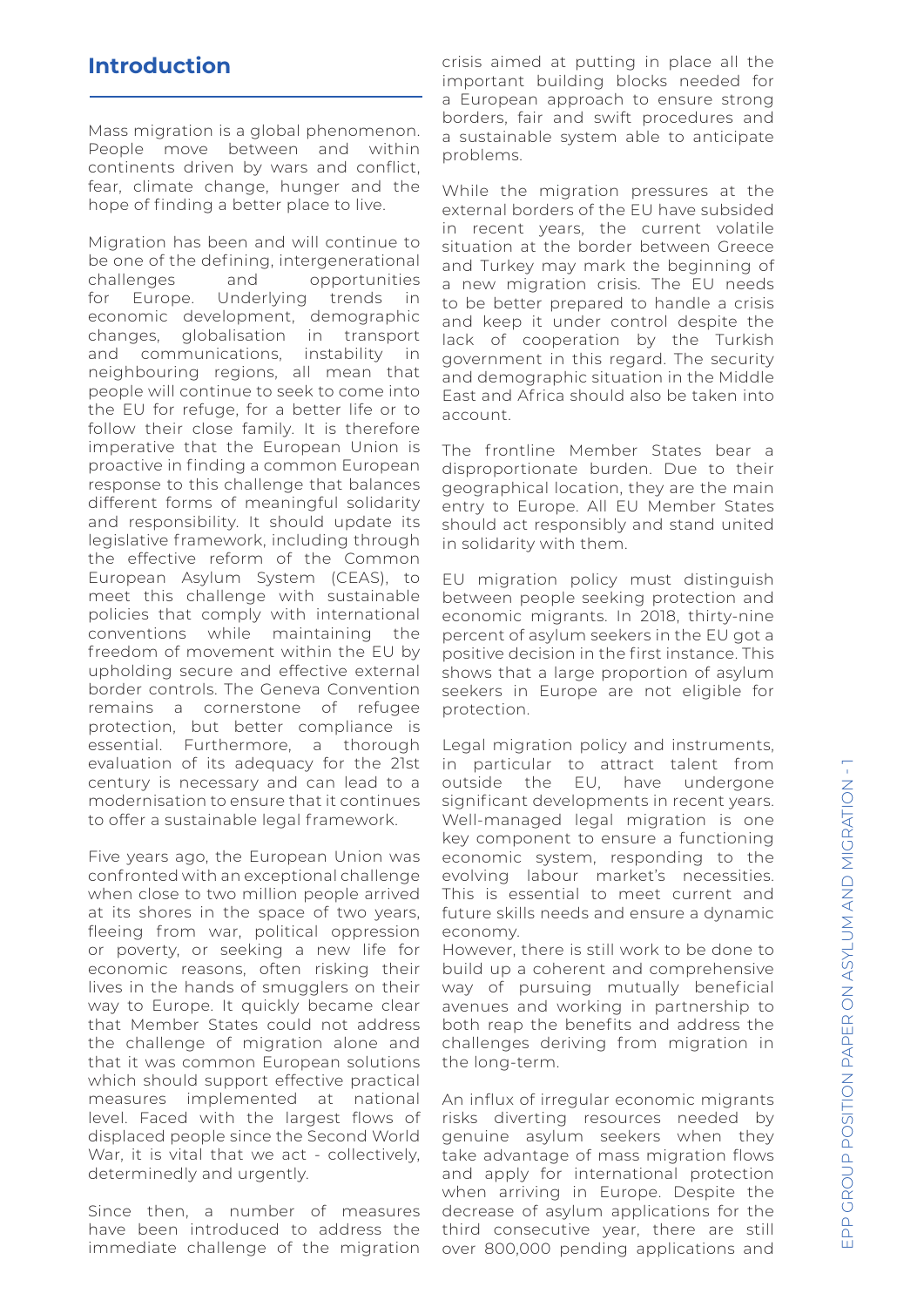minimal use of border procedures. This indicates that administrative and judicial systems are not adequately equipped to deal with the influx of people, which might lead to abuse of the right to asylum. Therefore, the EU and the Member States must prioritise dedicating their resources towards those genuinely in need of protection and cooperate strongly to expedite return procedures.

Europe has a twofold responsibility to help those eligible for protection or in need of humanitarian assistance, and to ensure multiple forms of meaningful solidarity amongst all Member States. However, the EU must also help provide assistance and protection primarily in the crisis countries themselves and in their neighbouring areas.

It should be the European Union and the Member States who — in accordance with international law — determine who is granted protection within Europe. Member States retain the exclusive competence to decide on who can stay on their territory and who should return, reflecting also the absorption capacity of the Member States and the Union as a whole. A right to protection should not be interpreted as an unconditional right to migration as unregulated access into Europe is not acceptable. Regarding legal economic migrants, it is the exclusive right of every Member State to decide if they wish to accept them, grant them access to the labour market, and if yes, decide, how many.

Article 78 TFEU provides for a common policy on asylum in accordance with the Geneva Convention and its Protocol.

The debate on migration is difficult and often polarised, with limited space for nuanced views. The EU and relevant political actors must ensure that policy developments are fact-based and a robust communication strategy is in place well ahead of important policy steps in migration policy. They should prompt a meaningful and proactive reaction to migration-related crises.

The Coronavirus crisis has highlighted challenges in protecting public health in the EU while avoiding disruptions to the free movement of persons during a pandemic. The EU needs to be adequately prepared to contain a possible new wave of a Coronavirus outbreak. This could include appropriate screening at external borders, both at

entry and exit, isolation, the transferring of infected persons and other preventive action based on best practices by health authorities. The EU should protect its external border especially where there are increased migratory flows, particularly on the Central and Eastern Mediterranean routes. Migrants living in densely populated facilities where the disease can spread easily are particularly vulnerable.

#### **Protecting the vulnerable - The fight against smuggling**

Migrant smugglers draw huge financial benefits by exploiting people and putting their lives at risk. This multi-billion Euro business model must end. Increased<br>information-sharing, coordinated information-sharing, operational actions and engagement with third countries will support efforts to ensure that smugglers have no space to act.

Since they constitute a big part of vulnerable persons in need of special attention, the particular situation of women should be addressed with regards their protection against gender-based violence. Adapted infrastructure for women and girls and adequate training for staff at reception facilities is needed.

Europol plays a fundamental role in fighting migrant smuggling. Europol's European Migrant Smuggling Centre, supported by the work of Eurojust, is already a key asset but can be further strengthened. Both Agencies are hampered by a severe shortage of staff and financial resources. The Centre's main task is supporting police and border authorities to coordinate highly complex cross-border, anti-smuggling operations. In this regard, strengthening Europol's mandate is imperative.

Close cooperation and engagement with third countries remains key to preventing migrant smuggling. One step in this respect is promoting information and awareness raising campaigns of the risks of smuggling and irregular migration. This is crucial for preventing prospective migrants and asylum seekers, including people in particularly vulnerable situations such as children, from embarking on hazardous journeys towards the EU. EU-funded humanitarian operations should continue to take into consideration children's specific needs and vulnerabilities and ensure their protection while they are displaced. All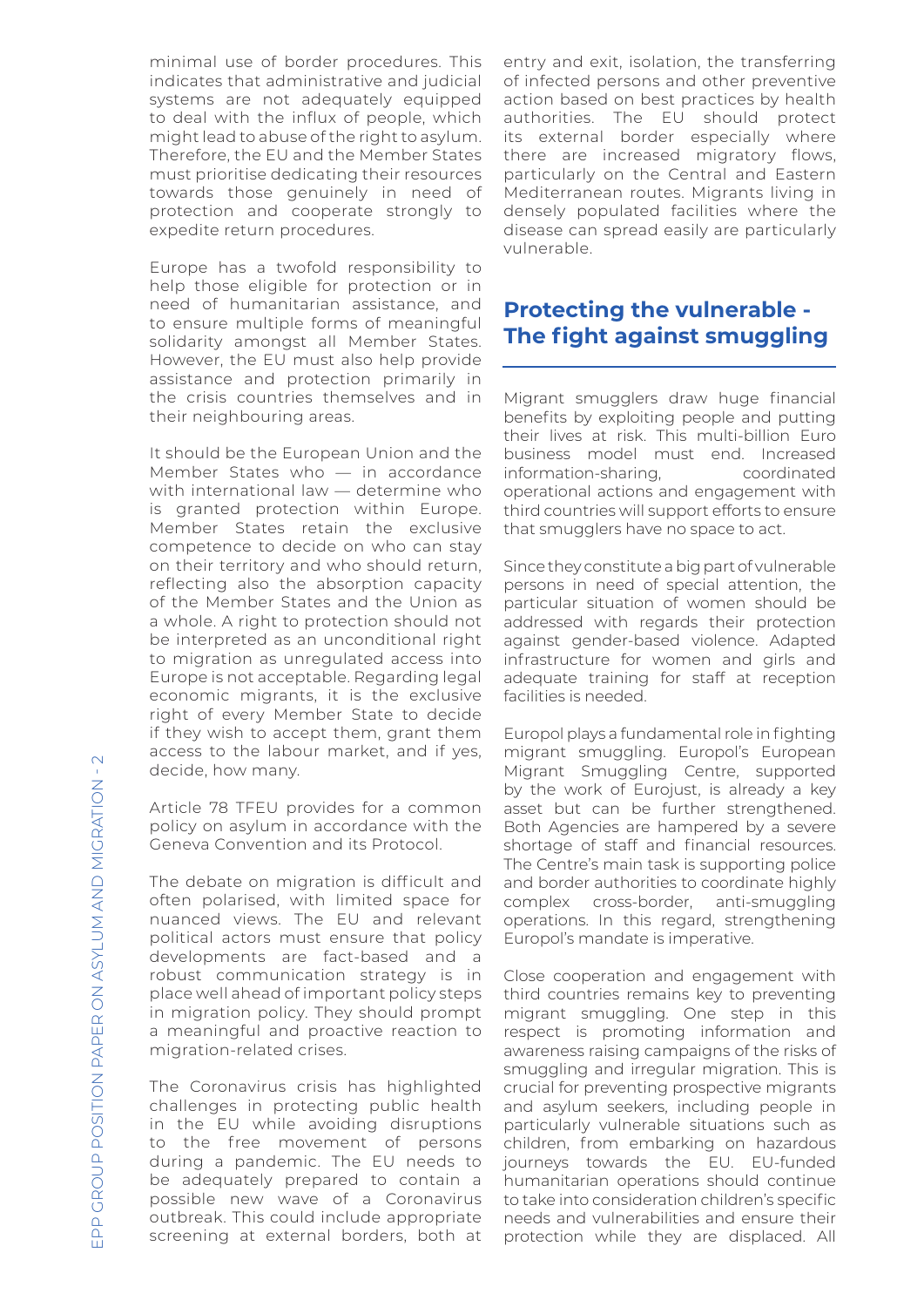EU programmes need to continue in key countries of origin and transit and should be implemented as part of a coherent strategy with third countries.

The EU should cooperate and engage closely with countries of origin and transit particularly in Africa - to help the fight against smugglers, help capacity building in these respective countries as regards effective asylum legislation, law enforcement and border management but also in fields such as education and social policy. Cooperation with third countries must take place in accordance with international conventions and in full respect for fundamental rights.

The European Commission should annually evaluate EU migration policy, including any push and pull factors. In connection with these evaluations, policy changes should be proposed to effectively break the smugglers' business model.

#### **Protecting the Union's Borders: Key Actions**

The European Border and Coast Guard Agency (EBCGA) is a milestone in the history of European border management. The establishment of a fully-fledged European Border and Coast Guard system will turn the principles of shared responsibilities and solidarity between Member States and the Union into reality. The Agency closely monitors the protection of the EU's external borders and should support the application of Union measures relating to the management of the external borders, while Member States retain the primary responsibility for the management of their external borders in their own national interest and in the wider interest of all the Member States. It works to quickly identify and address any security threats in full collaboration with the Member States on the territory on which its agents are operating.

Under the new mandate, the EBCGA's role and activities have been significantly expanded in order to provide more efficient and meaningful support for the Member States. The Agency's permanent staff will be more than doubled and the Agency will be able to purchase its own equipment and deploy it in border operations at short notice. More robust funding for the Agency should be ensured to enable it to rapidly achieve its full standing corps of 10,000 and to acquire the necessary equipment. The position of several Member States to decrease the staffing and financing of the EBCGA is highly concerning in this regard.

The EBCGA is an essential element in ensuring the effective protection of Europe's external borders. The standing corps of 10,000 border guards and staff should therefore be implemented as quickly as possible and become operational ideally before 2024.

In order for the EBCGA to be operational and effective, Member States need to fulfil their pledges in terms of human resources and technical equipment for the effective protection of the external EU border. Issues on recruitment in the EBCGA should be handled as soon as possible - we need to make it more attractive for highly-skilled professionals to seek a career in the Agency. It has to be ensured that the Agency has the equipment and technology needed to fulfil its tasks in a satisfactory way. Internal processes and the organisation of the Agency will need a fitness check in order to ensure that it is able to perform at an optimal level.

A number of enhanced border control tools are being taken forward following the adoption of rules on the interoperability of information systems, the entry-exit system and the ETIAS system to increase information exchange between Member States. The reform of the Eurodac and the VIS should be concluded swiftly in order to close information gaps and blind spots and further counter identity fraud.

The swift conclusion of all consequential legislation by the European Parliament and the Council will be essential to fully implement concluded legislative decisions to deliver enhanced border control. The EBCGA needs to be constantly monitored and its operations analysed with a view to re-assessing its needs where necessary.

All Justice and Home Affairs Agencies with a role in border management should have adequate funding in order to ensure that their daily operations and their ability to protect the EU's external borders are guaranteed.

The effective protection of the EU's external borders is a prerequisite for the proper functioning of the Schengen area and the lifting of temporary internal border controls. However, Member States retain their right to introduce temporary internal border controls, which should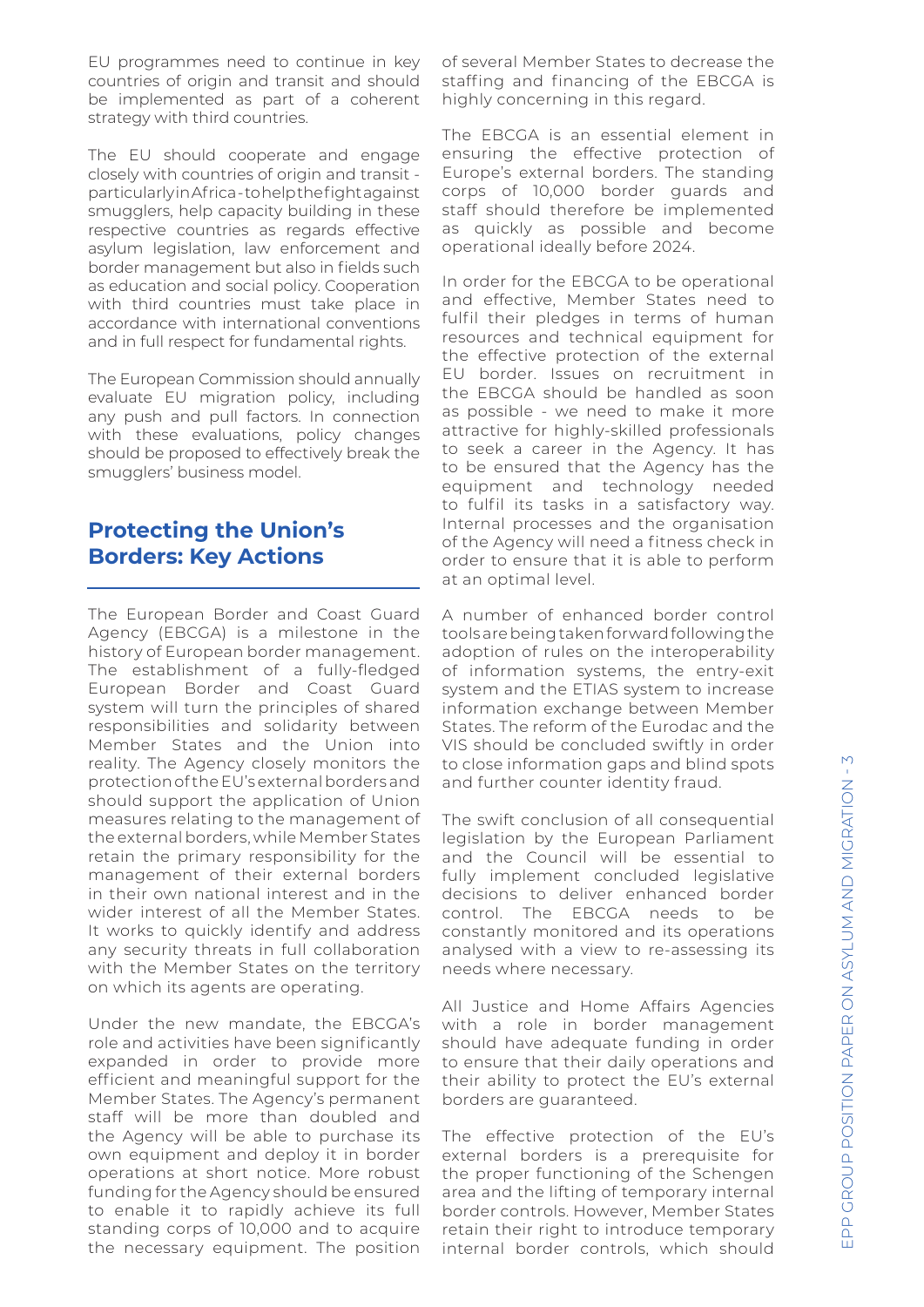only be set up exceptionally and proportionately for a limited period. Any such measure should be withdrawn as soon as the threats to internal security cease to exist.

## **Improving Return and Readmission**

Effectively implementing the Common European Asylum System (CEAS) and safeguarding the Schengen area go hand in hand with the effective protection of the EU's external borders as well as with an efficient return policy for those thirdcountry nationals without legal grounds to stay in the EU.

Despite the continuous efforts of Member States, the European Commission and the EBCGA, the return rate is far from satisfactory.

Increasing returns requires additional efforts by Member States and third countries. Member States' return systems need to work in a coordinated manner. Key measures include actively monitoring the situation of third-country nationals during the whole return procedure and their compliance with the obligation to return, to prevent absconding and secondary movements and reinforcing assistance to cooperative third-country nationals willing to depart voluntarily.

The completion of the recast of the Return Directive is imperative. Targeted changes in the rules governing detention and alternative forms of detention are required in order to prevent absconding and make returns more effective. Where necessary, detention must be possible for as short a period as possible, used and maintained only while the removal arrangements are in progress.

The full implementation of the Schengen Information System for return is also key, enhancing border procedures and preventing secondary movements.

The Member States' competent return authorities should make full use of the new mandate of the EBCGA on returns, taking into account its extension both in internal and external dimensions, including in prereturn and post-return activities.

For the external dimension of its return mandate, the Agency should make use of all available tools and capacities to create leverage for cooperation with third countries in the field of returns. This needs to be part of a coherent new "Africa Strategy".

In the framework of the Cotonou Agreement, each of the African Caribbean Pacific States has committed to the return of and readmission of any of its nationals who are illegally present on the territory of a Member State of the European Union, at that Member State's request and without unnecessary delays. That commitment has not yielded better results in this area. We call therefore, giving our support to a new EU-ACP partnership, for better enforceability of the migration-related aspects of EU-ACP cooperation.

Both the negotiation and implementation of readmission instruments should rely on a strong and consistent message that the EU and its Member States have the expectation of cooperation by the third county concerned. This can mean the application of broader policy leverage. The newly-amended Visa Code Regulation serves this purpose.

Cooperation should be mutually beneficial and based on the 'more for more' principle, whereby additional efforts by countries of origin and transit are to be rewarded with increased cooperation and additional support. Therefore, all relevant EU policies, instruments and tools, including trade agreements, as well as development aid, legal migration and visa policies should be linked with the cooperation of third countries in the field of migration and return/readmission, in terms of preventing irregular migration and returning irregular migrants to their country of origin. Periodic reviews on the level of cooperation should be undertaken to update these instruments as necessary. Insufficient cooperation by countries of origin and transit should lead to a decrease in cooperation and support but without affecting humanitarian aid with the aim of preserving life, preventing and alleviating suffering and helping to maintain human dignity in the face of natural and man-made disasters.

For the internal dimension of its return mandate, the Agency should further enhance a common return platform for information gathering, analysis, planning and organisation of common actions in order to facilitate the cooperation between Member States and third countries particularly for the organisation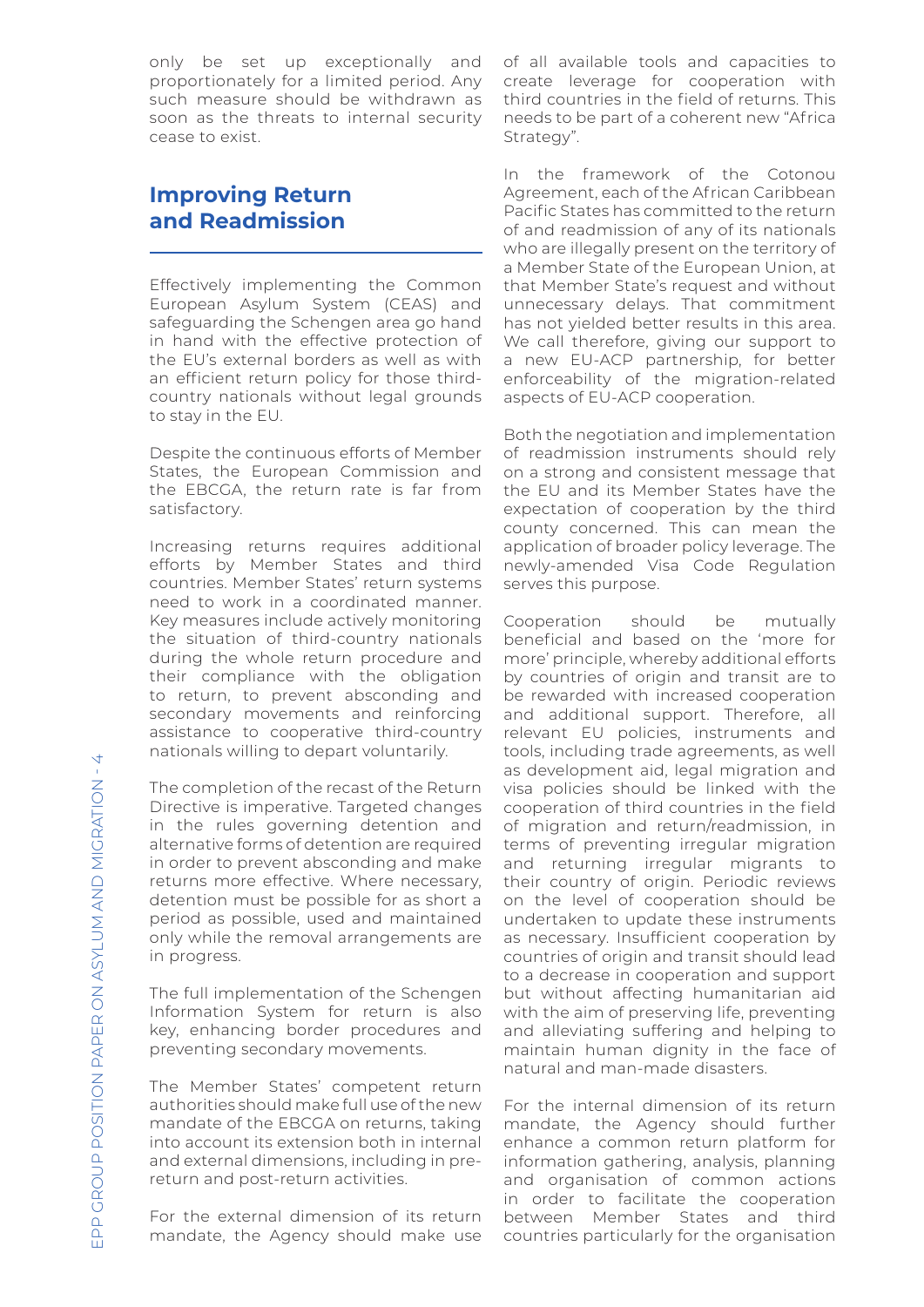and implementation of return and readmission procedures.

It is crucial that return decisions can be mutually recognised and that funding is made available for this purpose. The effectiveness of return can only be improved if we increase coordination and work towards a European approach.

The recently adopted Regulation concerning the creation of the European network of Immigration Liaison Officers (ILOs), should further enhance the EU's ability to coordinate and utilise ILOs deployed to third countries, in order to respond more effectively to the Union's priorities in the area of migration, namely the prevention and combatting of illegal migration, facilitating return and managing legal migration.

ILOs, in combination with the EBCGA Return Liaison Officers and European Migration Liaison Officers in third countries provided in the new EBCGA Regulation, should lead to effective deployment in third countries and will place them in a position to exercise pressure at operational level on the basis of concrete return/readmission requests by the Member States.

#### **A Common European Asylum System that is fit for purpose**

The current CEAS needs to be kept at the top of the agenda and comprehensively reformed to be able to function properly at all times, respond to future migration crises and global migration trends. The prevention of irregular border crossings needs to be combined with a solid system for managing asylum seekers on EU territory in order to ensure the sustainability of the Schengen area.

Due to the lack of European rules, most applications, according to the European Asylum Support Office (EASO), are still dealt with by only five Member States.

A crisis-resistant EU asylum and migration policy and a crisis-resistant Schengen system are essential prerequisites for our common European future.

A solution to the Dublin Regulation, establishing the criteria and mechanisms for determining which EU Member State is responsible for examining an asylum application, is one of the prerequisites for a resilient CEAS.

A functioning CEAS depends on solidarity being at the core of any EU approach to migration.

The EU should ensure that in a future model, the majority of asylum-seekers' applications should be made outside the Union, or at the Union's external borders, or in the transit zone of a Member State prior to a decision on the entry of the applicant. Member States should be able to provide for an examination on admissibility or an examination on the merits, which would make it possible for such applications to be decided upon at the external border or at regional disembarkation platforms in welldefined circumstances. The reformed CEAS should ensure that Member States accept their fair share of responsibility, respecting the principle of solidarity and subsidiarity. Children's best interests must be assessed and taken into account as the primary consideration in all actions or decisions that concern them while the right of every child to be treated as a child first and foremost should be ensured.

When uniform rules for asylum are being designed, due account should be taken of the complexities of preventing abuses such as asylum shopping by applicants for international protection, whose secondary movement is driven not only by reception conditions but also to some degree by economic factors and familiar cultural affinities in destination countries, while also incentivising beneficiaries of international protection to remain on the territory of the Member State where it was originally granted. Such rules should ensure that the functioning of the reformed Dublin system is not disrupted by such movements and that Member States comply fully.

A functioning CEAS depends on solidarity between every Member State, being at the core of any EU approach to migration. A reformed CEAS should enable Member States to form part of an EU framework where incoming asylum seekers are fairly distributed among them thereby alleviating the pressure of states of first entry. Member States that are reluctant to participate in this framework must make significant, tangible contributions through other forms of meaningful solidarity. An EU framework for relocation between Member States should ensure that all applicants in clear need of international protection would be in a position to fully and swiftly enjoy their protection rights in the Member State of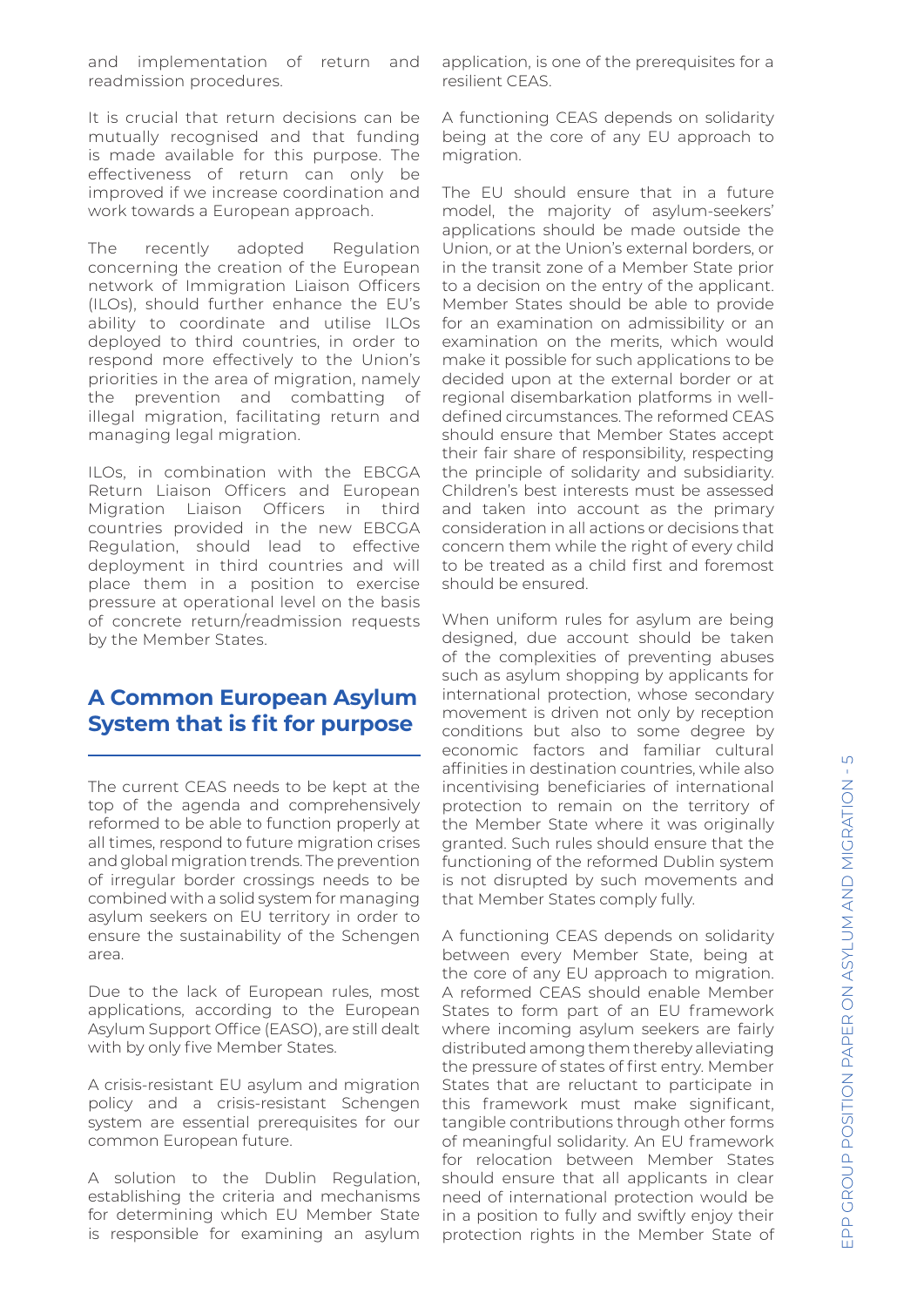relocation, while preventing applicants who are likely to receive a negative decision on their application from being relocated to another Member State, and therefore from unduly prolonging their stay in the Union.

The EU should, as part of a coherent "Africa Strategy", resume the discussion about regional disembarkation platforms on both sides of the Mediterranean where asylum seekers can be received safely and their claims assessed in an efficient, dignified and humane way. Such regional disembarkation platforms could be operated by the EASO and the EBCGA and without prejudice to the proper functioning of the reformed Dublin system.

Every safe country, both EU states and third countries, in the Mediterranean has a role to play in search and rescue operations. Disembarkation should take place in accordance with international law even if it takes place outside the EU territory.

Saving lives at sea is a legal obligation under both international and Union law, but first and foremost an act of humanity and solidarity for those at risk. Member States, individually and when acting as Member States of the EU or in relevant international fora, must live up to the standards of relevant international law and Union law when it comes to assisting persons in distress. Vessels conducting search and rescue operations must comply with relevant international and Union law and follow the instructions given by the competent Rescue Coordination Centre and cooperate with the Member State authorities and Frontex in order to safeguard the safety of migrants.

The EU-Turkey deal significantly reduced the migration pressure on Europe until the beginning of this year. By establishing similar agreements with transit countries and countries of origin, illegal migration can be prevented while a large number of migrants can benefit from financial support in the countries of origin or transit. The EU facility for refugees in Turkey has given almost 1.7 million Syrians support for basic daily needs and more than 500,000 refugee children have been supported to attend school. However, the massive and organised pressure by migrant populations on the Greek-Turkish border as well as the Greek islands to extremely worrying levels for some time now has made the situation on the islands' hotspots unsustainable in terms of reception conditions. The pressure at the land borders can lead to violence. The

EU should step up its efforts in order to hold Turkey to its commitments deriving from the EU-Turkey deal.

Further strengthening and harmonising the CEAS rules should also ensure that treatment is equal across the EU in relative terms and reduce undue pull factors to come to the EU.

The ability for determining authorities to conduct a rigorous and fair examination of applications for international protection depends on a variety of factors that are inherent to their internal organisation, resources and functioning. The frontloading of asylum systems, the policy of investing in the quality of decision-making at first instance through the provision of sufficient resources for the competent authorities, training of their staff as well as key procedural guarantees to enable applicants to submit all elements of their claims at the earliest possible stage is key for swift and efficient asylum procedures.

The role of the EASO is crucial when it comes to providing support to Member States for the processing of applications for international protection as well as for the training of caseworkers responsible for processing asylum claims. Support and information should be extended to unaccompanied and separated children in line with their best interest. It is urgent that the EASO is a fully-fledged Agency with the necessary competences and resources.

As a fully-fledged Agency, the EASO should be empowered to provide expert support to the Member States on the ground in identifying the countries of origin of persons travelling without identification documents.

The accelerated examination procedure and the border procedure are necessary tools to deal efficiently with the examination of applications that are clearly fraudulent, manifestly unfounded or inadmissible, and should therefore be mandatory components of the future European Asylum Policy, which should also prioritise asylum applications taking place directly at the external borders or outside Europe.

Revisiting regional arrangements for determining places of disembarkation to relieve frontline states from having the sole responsibility for the disembarkation and further processing of people rescued at sea need to be further explored.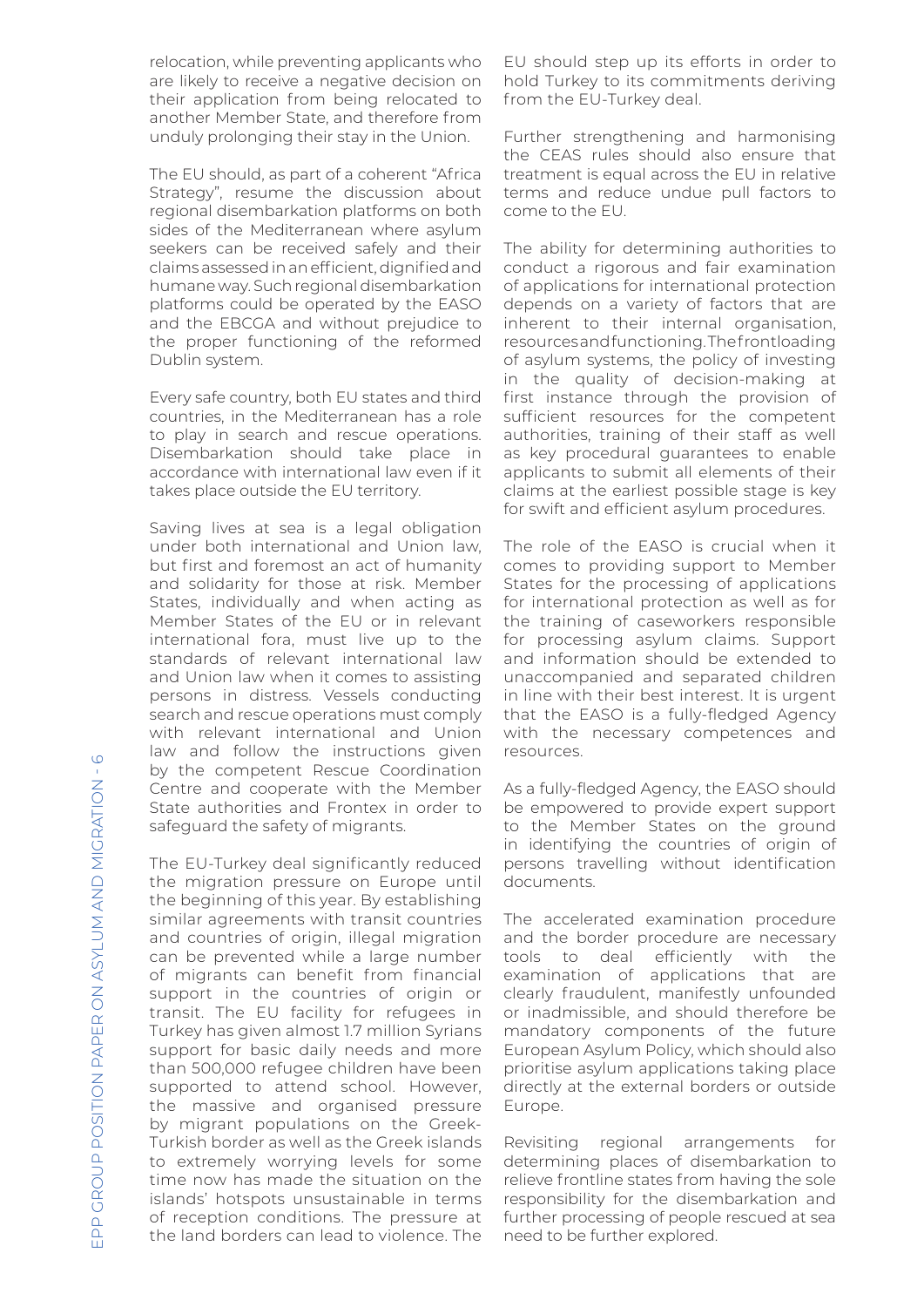#### **Resettlement**

Resettlement is a safe and legal alternative to irregular and dangerous journeys for people in need of protection, and a demonstration of European solidarity with non-EU countries hosting large numbers of persons fleeing war or persecution. It should remain up to the Member States to determine how many are resettled within the EU. The continued commitment of pledges by Member States to resettlement as a safe and legal pathway into the EU confirms that this remains one of the core instruments in enabling people in need of international protection to arrive in the EU in an orderly, managed, safe and dignified manner. At the same time, the responsibility for protection should not only be increased by the EU as a whole, but equally by the international community, as this is currently shared in an uneven manner at the global level. Further development in this regard should be fostered and based on the UN Refugee Forum, where the principle of international responsibility sharing should be put into concrete action.

### **Legal Migration**

Smart management of migration requires not only a policy in addressing irregular flows while ensuring protection to those in need, but also a proactive policy of sustainable, transparent and accessible legal pathways benefiting Europe as well as the countries of origin.

Europe is an ageing continent with a declining working age population, expected to shrink by 18 million in the next decade. In addition, changes in the skills required by the EU labour markets between 2012 and 2025 show an increasing need for highly-skilled workers (from 68 to 83 million, or +23%). Member States should re-evaluate their social and family policies to address these changes and help the EU as a whole to face these new realities.

The EU has to improve migration rules and explore ways of attracting manual labour as well as highly-skilled legal migrants and entrepreneurs who can fill vacant job posts and boost economic growth. The EU has to reform the EU Blue Card and reflect on long-term, short-term and seasonal sets of visas which can contribute to improving labour situations in Europe as well as in the countries of origin. Member States' competences in this field must be

respected and it is Member States that determine the conditions for granting access to their labour markets.

Legal migration has to become part of the overall discussion among other topics with third countries of origin and transit on how to cooperate in the management of migration flows. The EU should foster the cooperation of SMEs between Member States and third countries and push for a system of investment rather than solely aid.

A reflection should start on possible ways to change the EU framework of managing legal and particularly labour migration, including by taking inspiration from successful point-based models developed by other countries, such as Canada and in respect to Member States' competences.

#### **Addressing the root causes of migration**

We believe that our strategy on EU aid and foreign policy must also take migration policy into account. The European Commission should consider this when developing a new "Africa Strategy", as well as a comprehensive strategy with the Middle East. More often, the EU should provide assistance to the host country in order to prevent irregular economic migration. One of the overarching objectives of EU aid policy must also be to address the root causes of migration including demographic challenges. The focus should therefore be on assisting the development of stable institutions in the immediate area of Europe to promote sustainable societal development.

Addressing the migration problem at its core requires a partnership with Africa aimed at a substantial socio-economic transformation of the African continent respecting its principles and objectives. This will not only require increased development funding but also steps towards creating a new framework enabling a substantial increase of private investment from both Africans and Europeans. Particular focus should be placed on the implementation of the UN Sustainable Goals with special focus on education, health, infrastructure, innovation, good governance and women's empowerment. Furthermore, the lessons of the High-Level Forum Africa-Europe 2018 should be considered, as they highlight how to utilise the untapped potential innovation and digitalisation as important enablers of our future development.